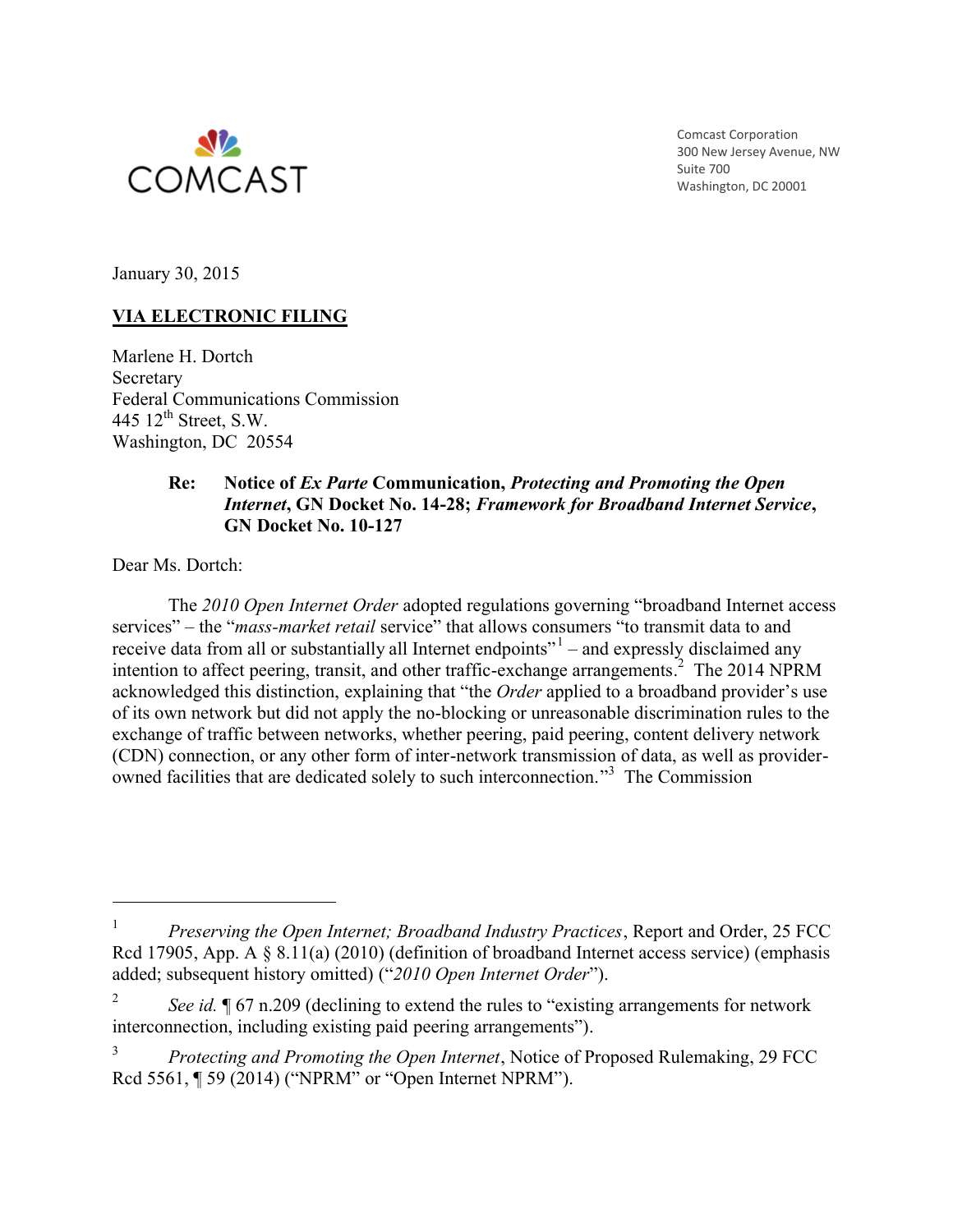"tentatively conclude[d]" in the NPRM to "maintain this approach,"<sup>4</sup> and Comcast has strongly supported that proposal.<sup>5</sup>

A few parties have persisted in urging the Commission to reverse its prior conclusion and extend its regulatory reach to traffic exchange.<sup>6</sup> As explained below, the Commission should reject these requests. To the extent the Commission chooses to address traffic-exchange issues in the open Internet proceeding, it can reasonably conclude only that there is no sound basis to displace the successful marketplace negotiations over peering and transit arrangements with prescriptive regulatory mandates.

# **I. Internet Traffic-Exchange Issues Are Outside the Scope of This Proceeding, and There Is No Sound Basis for the Commission to Intervene in the Well-Functioning Traffic-Exchange Marketplace.**

As Chairman Wheeler has acknowledged, traffic exchange "is a different matter that is better addressed separately" from the open Internet proceeding.<sup>7</sup> Traffic-exchange arrangements

 $\frac{1}{4}$ *Id.*

6 *See* Letter from Angie Kronenberg, COMPTEL, to Marlene H. Dortch, FCC Secretary, GN Docket No. 14-28 (Jan. 21, 2015) ("COMPTEL Jan. 21 *Ex Parte*"); Letter from Angie Kronenberg, COMPTEL, to Marlene H. Dortch, FCC Secretary, GN Docket No. 14-28 (Jan. 13, 2015); Letter from Robert M. Cooper, Counsel, Cogent Communications Group, Inc., to Marlene H. Dortch, FCC Secretary, GN Docket Nos. 14-28, 10-127 (filed Nov. 12, 2014); Letter from Christopher D. Libertelli, Netflix Inc., to Marlene H. Dortch, FCC Secretary, GN Docket No. 14- 28, MB Docket Nos. 14-57, 14-90 (Nov. 5, 2014). And Akamai, which previously found the record before the Commission "insufficient to support regulation of peering and interconnection," now asserts that ISPs should be prohibited "from giving better treatment to captive, or vertically integrated, content or CDNs than to third-party content providers or distributors such as CDNs." *Compare* Letter from Scott Blake Harris, Counsel, Akamai Technologies, Inc., to Marlene H. Dortch, FCC Secretary, GN Docket No. 14-28, at 1 (Dec. 16, 2014) *with* Letter from Scott Blake Harris, Counsel, Akamai Technologies, Inc., to Marlene H. Dortch, FCC Secretary, GN Docket No. 14-28, at 2 (Jan. 8, 2015). Any Commission standard based on the threshold of "better treatment" unquestionably would not be workable and would lead to unnecessary, intrusive regulatory oversight.

<sup>7</sup> NPRM, Statement of Chairman Tom Wheeler, at 2; *see also* Richard Greenfield, *Forget Net Neutrality, Peering and Interconnection Set to Be the Internet Issue of 2014*, BTIG RESEARCH, Feb. 11, 2014, http://www.btigresearch.com/2014/02/11/forget-net-neutralitypeering-and-interconnection-set-to-be-the-internet-issue-of-2014/ (quoting Chairman Wheeler's statements at the State of the Net Conference on January 28, 2014, indicating that traffic exchange "is not the same issue" as net neutrality).

<sup>5</sup> *See* Comments of Comcast Corp., GN Docket Nos. 14-28, 10-127, at 32-39 (July 15, 2014); Reply Comments of Comcast Corp., GN Docket Nos. 14-28, 10-127, at 8-9, 36-39 (Sept. 15, 2014) ("Comcast Reply Comments"); *see also* Letter from Kathryn A. Zachem, Comcast Corporation, to Marlene H. Dortch, FCC Secretary, GN Docket Nos. 14-28, 10-127 (Nov. 10, 2014).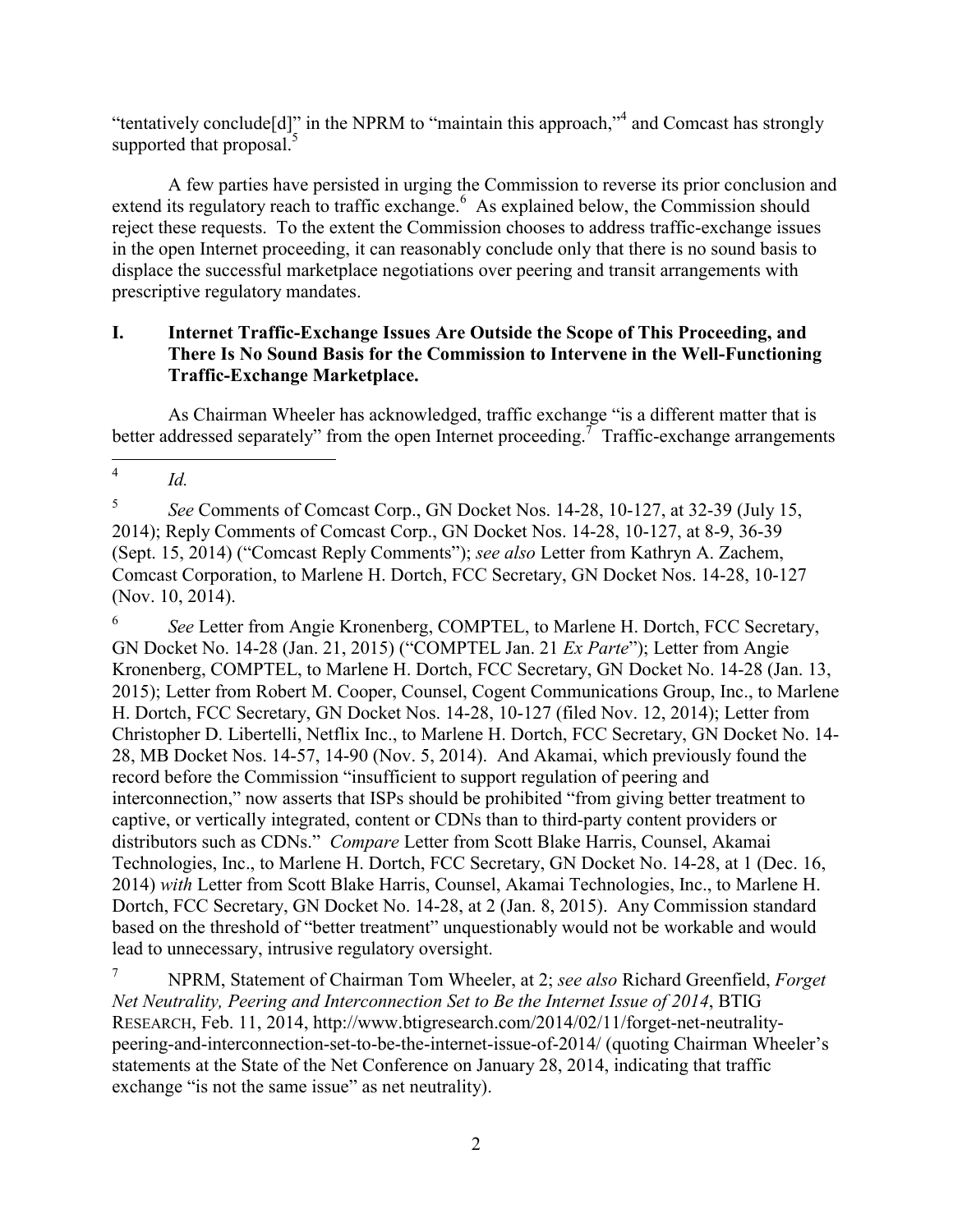concern the transport of Internet traffic across the increasingly complex and dynamic backbone architecture of the Internet, and are negotiated based on the amounts of traffic – not the type, content, or source of traffic – being delivered to each party's network by the other. These arrangements are distinct from the issues that are the subject of the Commission's open Internet rules, such as the ability of end-users to access particular content or the priority with which content might be delivered to end-users over an ISP's *last-mile* network. Also, unlike the open Internet rules, which have always been predicated on protecting *mass-market (i.e., residential) consumers*, the exchange of Internet traffic invariably entails arrangements between *sophisticated commercial parties with very large amounts of traffic and their own network facilities* – parties that directly connect only when they perceive mutual value in doing so. And unlike the types of new theoretical behaviors that the open Internet rules are being designed to preclude, traffic-exchange relationships have been in place for years and take various forms – direct and indirect, paid and settlement-free – and rules that address those relationships and business practices thus present very different real world considerations than those implicated by net neutrality requirements.

Peering relationships, paid or otherwise, also do not implicate the blocking or access or prioritization concerns that animate the net neutrality rules. $8$  The presence or absence of any particular traffic-exchange arrangement, paid or free, does not determine whether particular traffic can be delivered to an ISP's end-users. In order to provide access to all Internet endpoints, ISPs must interconnect broadly with multiple providers. Accordingly, a specific edge provider's decision to interconnect directly – or not do so – does not determine whether its traffic can flow to the ISP's end users, as it can simply use one of the many routes that are available.

Contrary to claims by parties such as Netflix, Cogent, and Level 3 – which opportunistically seek to upend longstanding market-based arrangements that have helped fuel the enormously successful and seamless growth of the network of networks that make up the Internet – there is no "terminating access monopoly" or "bottleneck" problem that warrants a

<sup>8</sup> Claims by parties such as COMPTEL that paid peering arrangements are a form of blocking are flatly wrong. *See* COMPTEL Jan. 21 *Ex Parte*. Because an edge provider can have its traffic delivered to an ISP's end users *without itself having any traffic-exchange agreement in place*, there is no credible basis for asserting that the mere existence of a paid peering agreement means that the traffic in question otherwise would be blocked or that "a content, application, or service provider could avoid being blocked only by paying a fee." *2010 Open Internet Order* ¶ 67. COMPTEL compounds its erroneous claims by speciously asserting that the Commission's *2010 Open Internet Order* prohibited "access tolls" and that parties that enter into paid traffic-exchange arrangements are attempting to exploit an alleged "loophole" that the Commission "left open." COMPTEL Jan. 21 *Ex Parte* at 3. In reality, the Commission expressly found that its rules would not affect "existing arrangements for network interconnection, *including existing paid peering arrangements*." *2010 Open Internet Order* ¶ 67 n.209 (emphasis added); *see also* NPRM ¶ 59 (explaining that "the *Order . . .* did not apply the no-blocking or unreasonable discrimination rules *to the exchange of traffic between networks*, whether peering, *paid peering*, [CDN] connection, or any other form of inter-network transmission of data") (emphasis added).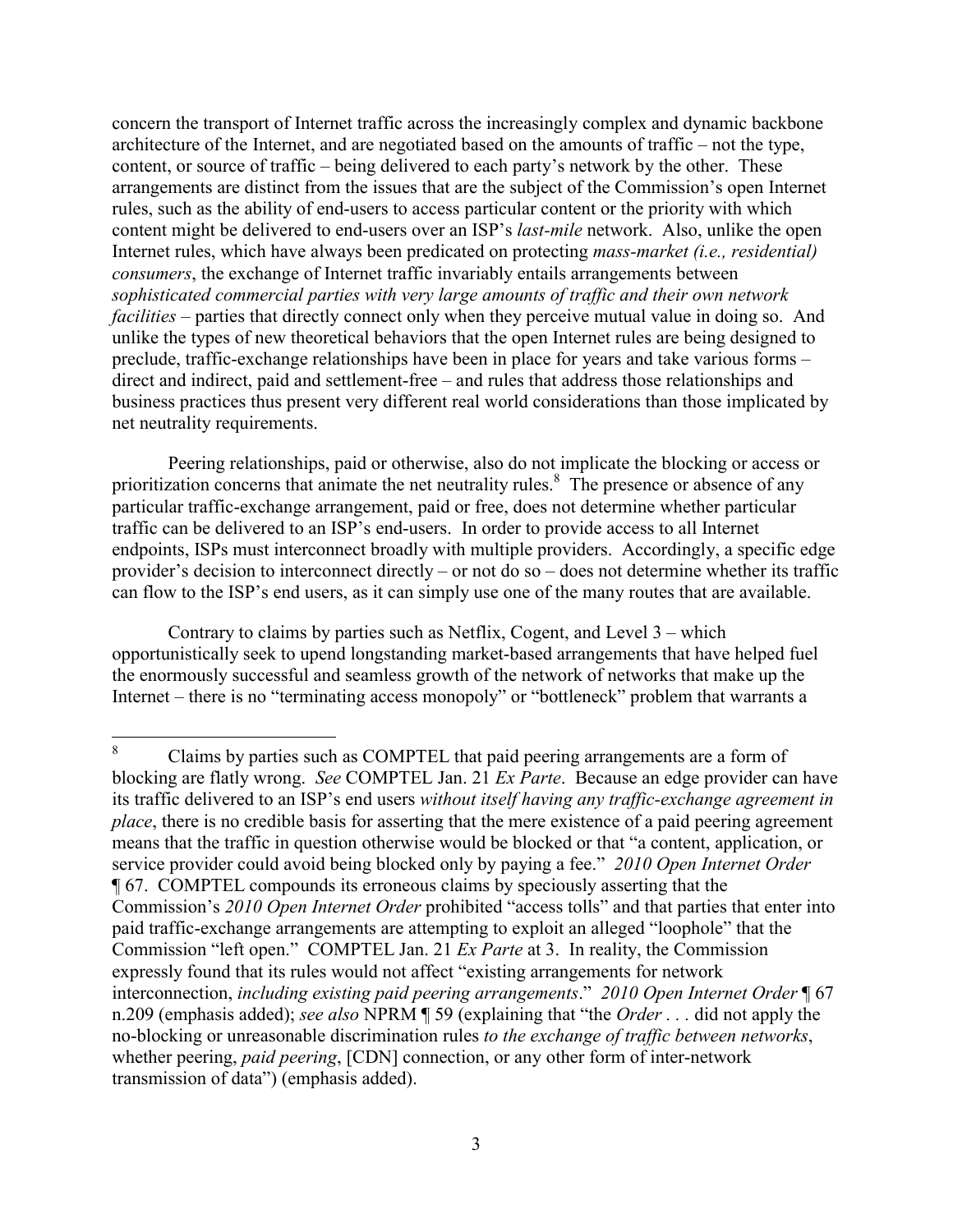departure from the Commission's precedent. $9$  ISPs have built successful businesses by delivering a high-quality Internet experience for their end-users customers, which creates powerful incentives for ISPs to deal reasonably with interconnecting transit providers, CDNs, or any other interconnecting parties. Broadband customers are immensely valuable to ISPs, making it counterproductive for them to harm the edge providers whose content, applications, and services help drive demand for broadband services. In addition, ISPs need interconnection arrangements to get their customers' traffic *to* other sites on the Internet, a fact that provides ISPs with yet another reason to deal fairly and responsibly with interconnecting parties.<sup>10</sup>

ISPs' ability to abuse traffic-exchange relationships is also limited. Edge providers today have more ways to get their traffic to end-users than ever before.<sup>11</sup> There are multiple routes and abundant capacity into the major ISPs' networks, $12$  and additional connections and capacity can

<sup>-&</sup>lt;br>9 The Commission has on many occasions recognized the well-functioning nature of the competitive, unregulated, traffic-exchange marketplace. For instance, in approving the Verizon/MCI merger in 2005, the Commission explained that, "[b]ecause we conclude that the Internet backbone market is sufficiently competitive and will remain so post-merger, it follows that the prices and terms of interconnection in the market will also be competitive." *Verizon Communications Inc. and MCI, Inc. Applications for Approval of Transfer of Control*, Memorandum Opinion and Order, 20 FCC Rcd 18433, ¶ 133 (2005). Similarly, in approving the SBC/AT&T transaction, the Commission noted that "interconnection between Internet backbone providers has never been subject to direct government regulation, and settlement-free peering and degradation-free transit arrangements have thrived." *SBC Communications Inc. and ATT Corp. Applications for Approval of Transfer of Control*, Memorandum Opinion and Order, 20 FCC Rcd 18290,  $\P$  132 (2005). The Commission echoed these findings in approving the 2011 Global Crossing/Level 3 transaction, and expressly rejected arguments that the combined company would have an incentive to engage in anticompetitive transit and peering practices. *Applications Filed by Global Crossing Limited and Level 3 Communications, Inc. for Consent to Transfer Control*, Memorandum Opinion and Order and Declaratory Ruling, 26 FCC Rcd 14056,  $\P$  27 (2011).

<sup>10</sup> Comcast has a general balance of network investment with its settlement-free peers, *i.e.*, the traffic burden from the peer is in general balance with the traffic burden Comcast imposes on that peer. In fact, the number of settlement-free peers to which Comcast sends more traffic than it receives is roughly equivalent to the number of peers from which Comcast receives more traffic than it sends.

 $11$  It bears emphasis that edge providers, not ISPs, determine the paths that their traffic will follow to reach an ISP. They – or their transport or CDN providers – can and routinely do monitor their traffic flows and rearrange them in real time if, as is often the case, they are "multi-homed."

<sup>&</sup>lt;sup>12</sup> Comcast alone has dozens of settlement-free peers, and numerous other interconnection relationships. Its settlement-free peers alone have more than enough spare capacity to carry all of Netflix's traffic, which is more than twice the load of the next largest source of downstream traffic. *See* Comcast Corporation and Time Warner Cable Inc., Opposition to Petitions to Deny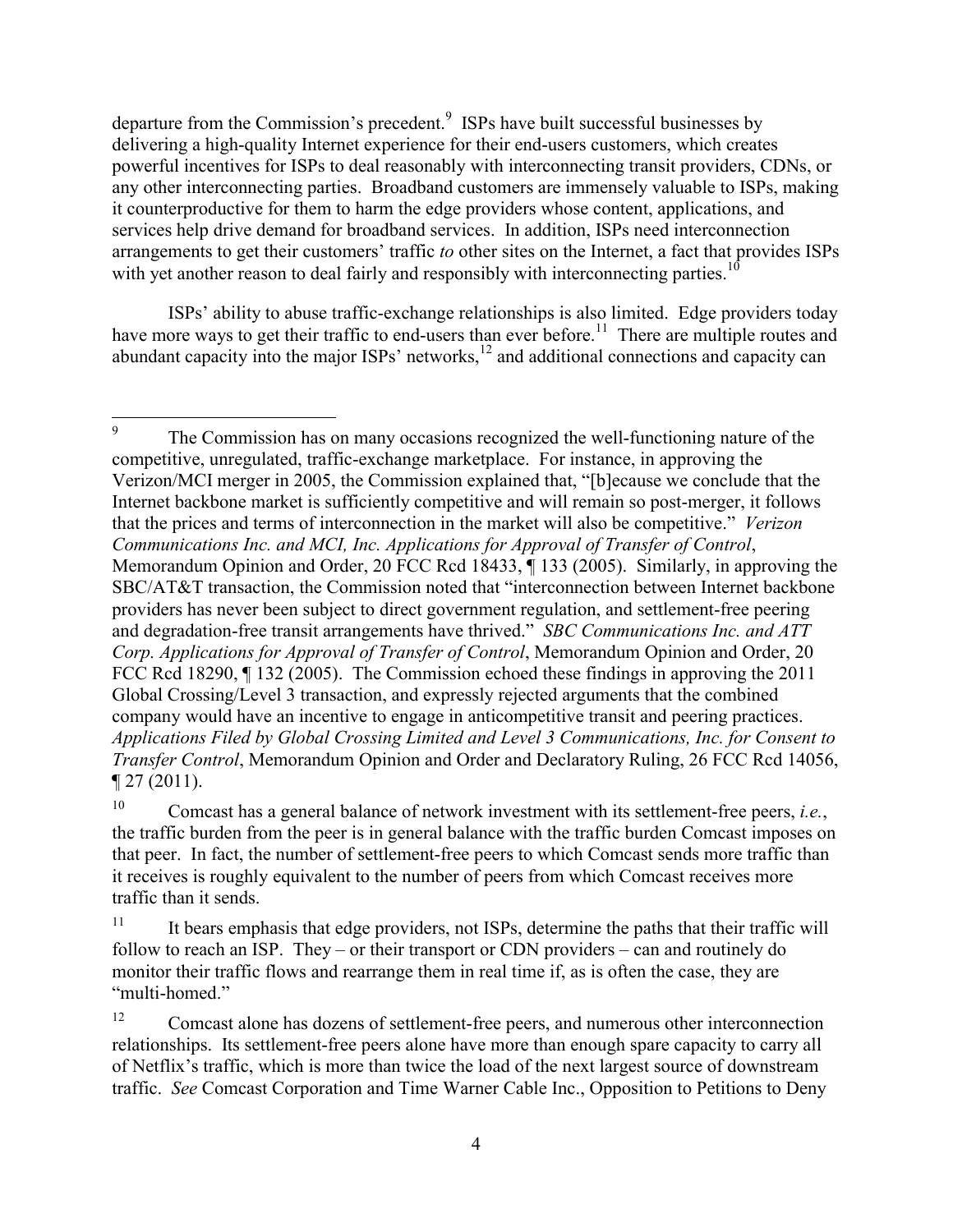easily be arranged at reasonable, market-based prices.<sup>13</sup> Thanks to fierce competition, unit prices for transit services have dropped over 99% in the past 15 years.<sup>14</sup> Further, the types of relationships at issue are more often formed between ISPs and other network providers, serving as CDNs or transit providers, than they are with edge providers. Any edge provider can get its traffic delivered to an ISP's customers *without any direct commercial relationship with that ISP.*<sup>15</sup> And edge providers with sufficient traffic and their own CDNs can always arrange direct connections, *if they choose*, at prices that are effectively constrained by competitive prices for transit services. Note that any such direct interconnection does not result in the "prioritized" delivery of the interconnected entity's traffic. Once on the ISP's network, that entity's traffic is treated no differently from any other's, and the direct interconnection simply ensures that there is enough capacity *between* the edge provider's network and the ISP's.

Finally, whatever the traffic-exchange relationship used in a particular situation, it has nothing to do with how traffic is treated on ISPs' last-mile networks; all such traffic is treated equally. There has been no credible claim to the contrary. And, in fact, Netflix itself has vehemently asserted that its direct interconnection arrangements with ISPs – which in some cases give Netflix alone the opportunity to store its content in ISPs' own networks – do not constitute "fast lane[s]," because those arrangements concern how Netflix's traffic is delivered to ISP networks and not how it is transported over the ISPs' last-mile networks.<sup>16</sup> Similarly, Google has explained that Google Fiber's peering and collocation arrangements with streaming video providers and CDNs such as YouTube, Netflix, and Akamai are focused on ensuring

and Response to Comments, MB Docket No. 14-57, at 217-20, 234 (Sept. 23, 2014) ("Joint Merger Opposition").

 $\overline{a}$ 

<sup>13</sup> Because of the availability of multiple indirect interconnection pathways, "the direct routes into Comcast's network for which Comcast *does* charge – CDNs, for example – are subject to market based rates." *Id.* at 219.

<sup>14</sup> *Id.*, Exhibit 5, Constantine Dovrolis, *The Evolution and Economics of Internet Interconnections*, at 23 ("Dovrolis Decl."); *see also* DrPeering International, Abstract, *Internet Transit Prices – Historical and Projected*, http://drpeering.net/white-papers/Internet-Transit-Pricing-Historical-And-Projected.php.

<sup>15</sup> As Kevin McElearney, Senior Vice President of Network Engineering for Comcast Cable has explained: "Edge providers have more options for delivering their traffic to end-users than ever before. And it is they (and their transit or CDN provider(s)) that dictate the path their traffic will travel to reach our network. Any edge provider that wants to deliver traffic to our customers can hand its traffic off to numerous other partners, and need never deal directly with us." Joint Merger Opposition at 209 & Exhibit 4, Declaration of Kevin McElearney, ¶ 3; *see generally*  Joint Merger Opposition at 208-22 (providing information about Comcast's traffic exchange practices and experiences in the context of responding to Netflix and its former transit providers).

<sup>16</sup> Letter from Christopher Libertelli, Netflix, to FCC Commissioner Ajit Pai, attached to Letter from Henry Goldberg, Counsel, Netflix, to Marlene H. Dortch, FCC Secretary, GN Docket No. 14-28, at 1 (Dec. 11, 2014).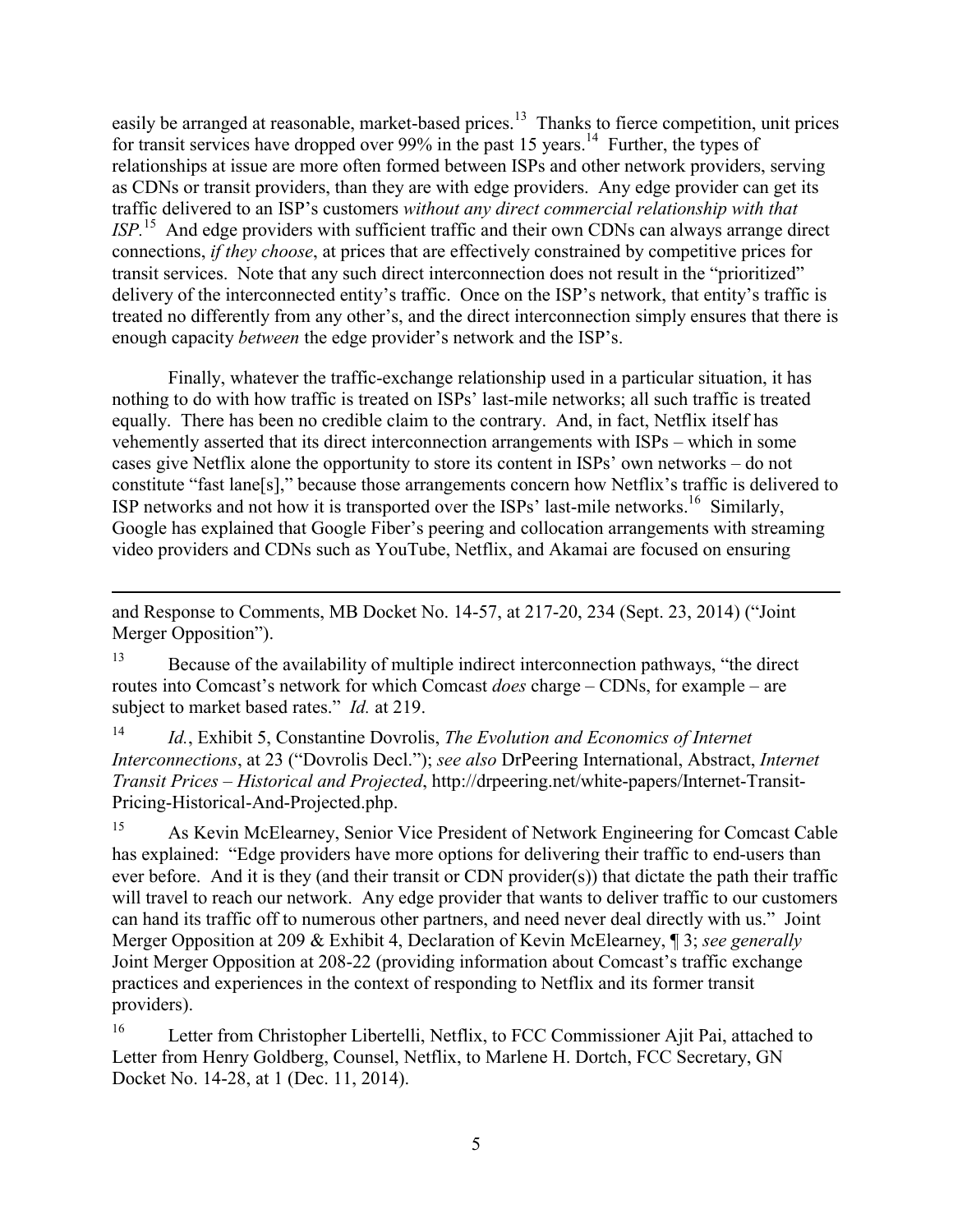"faster delivery of higher quality video" through efficient network architectures, but do not "prioritize its partners' video packets over others or otherwise discriminate among Internet traffic."<sup>17</sup> Accordingly, there is widespread agreement that Internet traffic-exchange arrangements are separate from and independent of the concerns that have animated the drive for open Internet rules.

For all these reasons, there is simply no reason for the Commission to complicate this proceeding any further by addressing the economic, operational, and technical considerations involved with traffic exchange. President Obama's call for the imposition of open Internet rules pursuant to Title II rightly recognizes that any regulations applicable to interconnection arrangements should be limited to transparency requirements, at most.<sup>18</sup> Wading into these complex issues would only risk upsetting the proper functioning of the traffic-exchange marketplace.

# **II. Even If the Commission Seeks to Reclassify Broadband Internet Access as a Telecommunications Service, It Should Refrain from Adopting an** *Additional* **Title II Classification for Internet Traffic Exchange.**

As an initial matter, the Open Internet NPRM gave no notice of any proposal to reclassify Internet traffic exchange as a Title II service. Although the NPRM raised the prospect that the FCC could depart from its historical approach of excluding interconnection issues from open Internet rules – asking whether it "should expand the scope of the open Internet rules to cover issues related to traffic exchange<sup> $19$ </sup> – it nowhere suggested that the Commission might reclassify ISPs' interconnection-related services to achieve that end.<sup>20</sup> The NPRM also alluded to the possibility of reclassification with respect to *broadband Internet access service*, and inquired whether the Commission "should separately identify and classify as a telecommunications service a service that 'broadband providers . . . furnish to *edge providers*.'"<sup>21</sup> But importantly, the FCC understood the "edge provider" service "to include the flow of Internet traffic *on the broadband providers' own network*, and *not how it gets to the broadband providers'* 

<sup>19</sup> NPRM ¶ 59.

<sup>17</sup> Letter from Johanna Shelton, Google Inc., to Marlene H. Dortch, FCC Secretary, GN Docket No. 14-28, at 1 (June 13, 2014).

<sup>&</sup>lt;sup>18</sup> In contrast to the President's proposal to impose no-blocking rules and a ban on paid prioritization on *broadband Internet access services*, the President suggested regulating "points of interconnection between the ISP and the rest of the Internet" (which he expressly distinguished from the "so-called 'last mile'") only in the context of increased transparency rules, and even there only "if necessary." White House, *Statement by the President on Net Neutrality*, Nov. 10, 2014, http://www.whitehouse.gov/the-press-office/2014/11/10/statementpresident-net-neutrality.

<sup>&</sup>lt;sup>20</sup> *See* Letter from Matthew A. Brill, Counsel, National Cable & Telecommunications Association, to Marlene H. Dortch, FCC Secretary, GN Docket Nos. 14-28, 10-127, at 8 (Jan. 14, 2015).

<sup>&</sup>lt;sup>21</sup> NPRM  $\P$  148 (emphasis added).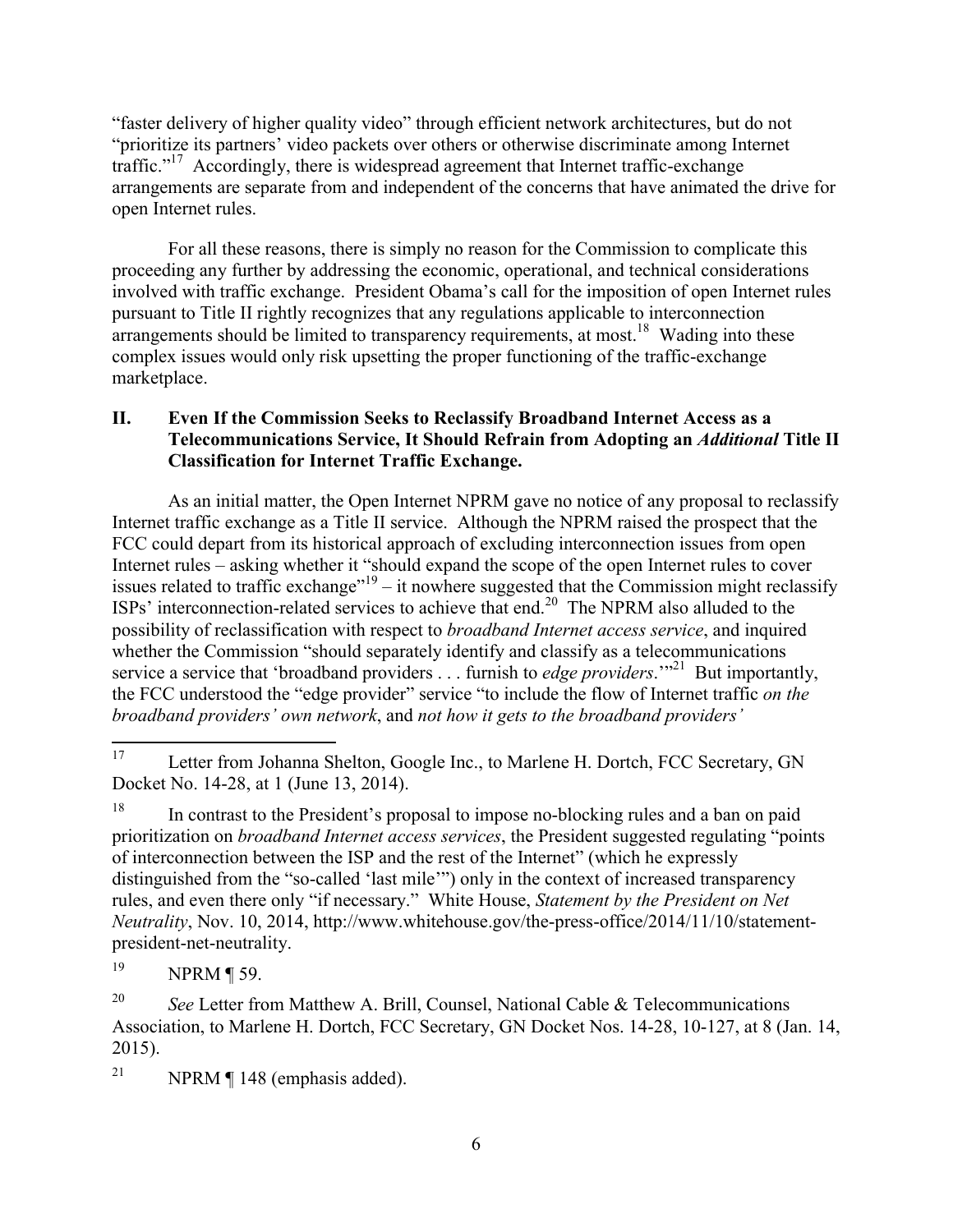networks."<sup>22</sup> Traffic exchange, in contrast, is the mechanism by which traffic gets to broadband providers' networks. And, of course, as noted above, ISPs much more often provide transit and peering services to other *network operators* than to edge providers.<sup>23</sup> So the reclassification of traffic-exchange services is not a topic within the scope of the NPRM, and any ruling addressing that issue would not be a "logical outgrowth" of the NPRM. $^{24}$ 

Even now, interested parties cannot know *why* the FCC would be considering reclassifying Internet traffic-exchange services, assuming that it is contemplating such a thing, or what sort of regulatory regime it might be thinking of devising for those services. After all, there is no basis in the record to regulate ISPs as Title II telecommunications carriers in the provision of transit and peering services.

The FCC has held that "the definition of 'telecommunications services' . . . is intended to encompass only telecommunications provided on a common carrier basis."<sup>25</sup> The Commission treats providers of telecommunications as common carriers only if (1) they voluntarily hold themselves out as such or (2) the public interest requires that they do so.<sup>26</sup>

Based on marketplace evidence, it is clear that ISPs do not voluntarily hold themselves out to exchange Internet traffic on a common carrier basis. To the contrary, ISPs exchange traffic on a *private carriage* basis, as they retain discretion as to whether and on what terms to enter into peering and transit arrangements, rather than holding themselves out to serve a class of

 $22$ *Id.* ¶ 151 (emphasis added).

 $23$  To the extent that an "edge provider" such as Netflix enters into a paid peering arrangement, it does so in its capacity as a CDN, not as an edge provider. In addition, any wholesale Title II classification would apply to many backbone providers that do not operate as "edge providers" at all.

<sup>24</sup> Prior Commission orders have foundered for precisely this reason. *See*, *e.g.*, *Time Warner Cable v. FCC*, 729 F.3d 137, 170 (2d Cir. 2013) (vacating program carriage standstill rule where questions in NPRM were "too general to provide adequate notice that a standstill rule was under consideration"); *Prometheus Radio Project v. FCC*, 652 F.3d 431, 450 (3d Cir. 2011) (holding notice inadequate where it asked "two general questions" that failed to solicit comment on "overall framework under consideration"); *Council Tree Commc'ns, Inc. v. FCC*, 619 F.3d 235, 254 (3d Cir. 2010) ("an unexpressed intention cannot convert a final rule into a 'logical outgrowth' that the public should have anticipated").

<sup>25</sup> *See Federal-State Joint Board on Universal Service*, Report and Order, 12 FCC Rcd 8776, ¶ 785 (1997) (subsequent history omitted); *see also AT&T Submarine Systems, Inc.*, Memorandum Opinion and Order, 13 FCC Rcd 21585, ¶ 6 (1998) ("[T]he term 'telecommunications carrier' means essentially the same as common carrier."), *aff'd sub nom. Virgin Islands Tel. Corp. v. FCC*, 198 F.3d 921 (D.C. Cir. 1999).

<sup>26</sup> *See*, *e.g.*, *Cable & Wireless, PLC,* Cable Landing License, 12 FCC Rcd 8516, ¶¶ 14-15 (1997) (interpreting *NARUC I* to authorize the Commission to mandate a provider to offer telecommunications on a common carrier basis if the public interest so requires).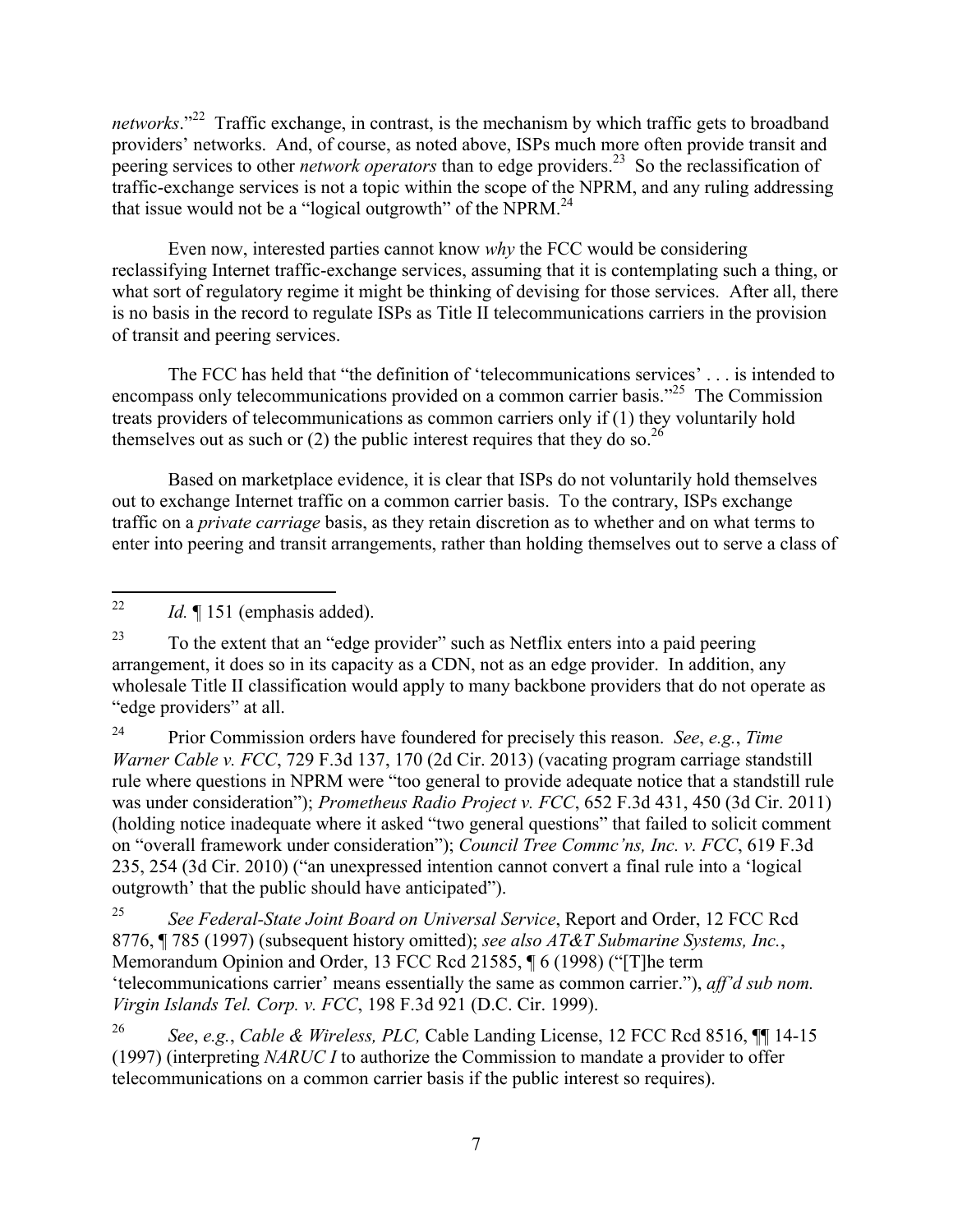the public *indiscriminately*.<sup>27</sup> It is well settled that "a carrier will not be a common carrier where its practice is to make individualized decisions, in particular cases, whether and on what terms to deal."<sup>28</sup> The record does not contain evidence of a voluntary "holding out" of indiscriminate service by ISPs to peering and transit customers. Rather, ISPs have always made individualized decisions about whether to interconnect with another network and on what terms to do so.<sup>29</sup>

Specifically, when two commercial parties decide to interconnect, they enter into negotiations regarding a range of *operational* and *technical* issues.<sup>30</sup> Through these private negotiations, the parties may determine the number, capacity, and geographic locations of interconnection points that the parties will establish. They may define service level agreements and credits to be paid when a party fails to satisfy such an agreement. And they may set technical routing requirements with which the parties must comply. While these agreements may also involve economic consideration flowing from one party to another in exchange for services rendered, the core focus of the negotiations that give rise to these decisions is on the practicalities of efficient internetworking. The parties reach these arrangements without outside guidance and without external constraints – no Internet Society, Internet Engineering Task Force, or other standards (much less FCC rules) dictate when cash compensation can be part of a direct connection agreement, or which way the compensation may flow. This high degree of discretion in whether and how to deal and individualization in the terms of traffic-exchange arrangements is the antithesis of common carriage.

<sup>28</sup> *Id.* at 641.

<sup>29</sup> Indeed, traffic-exchange arrangements have remained the exclusive purview of engineers and businesspeople, even as new uses of the Internet have developed, traffic volumes have multiplied, and new transport arrangements have emerged. *See*, *e.g.*, Broadband Internet Technical Advisory Group, *Interconnection and Traffic Exchange on the Internet*, at i (Nov. 2014), ("Each network operator stipulates the technical and operational criteria used to evaluate what networks they will interconnect with . . . . Connecting networks does not come without costs, and a decision to interconnect requires careful consideration of the benefits compared to the costs incurred to connect at each location."), http://www.bitag.org/documents/ Interconnection-and-Traffic-Exchange-on-the-Internet.pdf ; Dovrolis Decl. at 8 ("[A]n interconnection between two [Autonomous Systems] represents a business agreement, and as such it is formed only when it is beneficial for both parties."); Letter from William H. Johnson, Verizon, to Marlene H. Dortch, FCC Secretary, GN Docket Nos. 14-28, 10-127, at 7-9 (Dec. 17, 2014).

<sup>27</sup> <sup>27</sup> *See Nat'l Ass'n of Regulatory Util. Comm'rs v. FCC*, 525 F.2d 630, 642-644 (D.C. Cir. 1976) (explaining that "the characteristic of holding oneself out to serve indiscriminately" distinguishes common carriers from private carriers and that the Commission does not have "unfettered discretion . . . to confer or not confer common-carrier status on a given entity [based on] the regulatory goals it seeks to achieve").

<sup>&</sup>lt;sup>30</sup> As correctly noted by Akamai, "[t]he issues of peering and interconnection present complex commercial, technological, and policy considerations." Letter from Scott Blake Harris, Counsel, Akamai Technologies, Inc., to Marlene H. Dortch, FCC Secretary, GN Docket No. 14-28, at 1 (Nov. 12, 2014).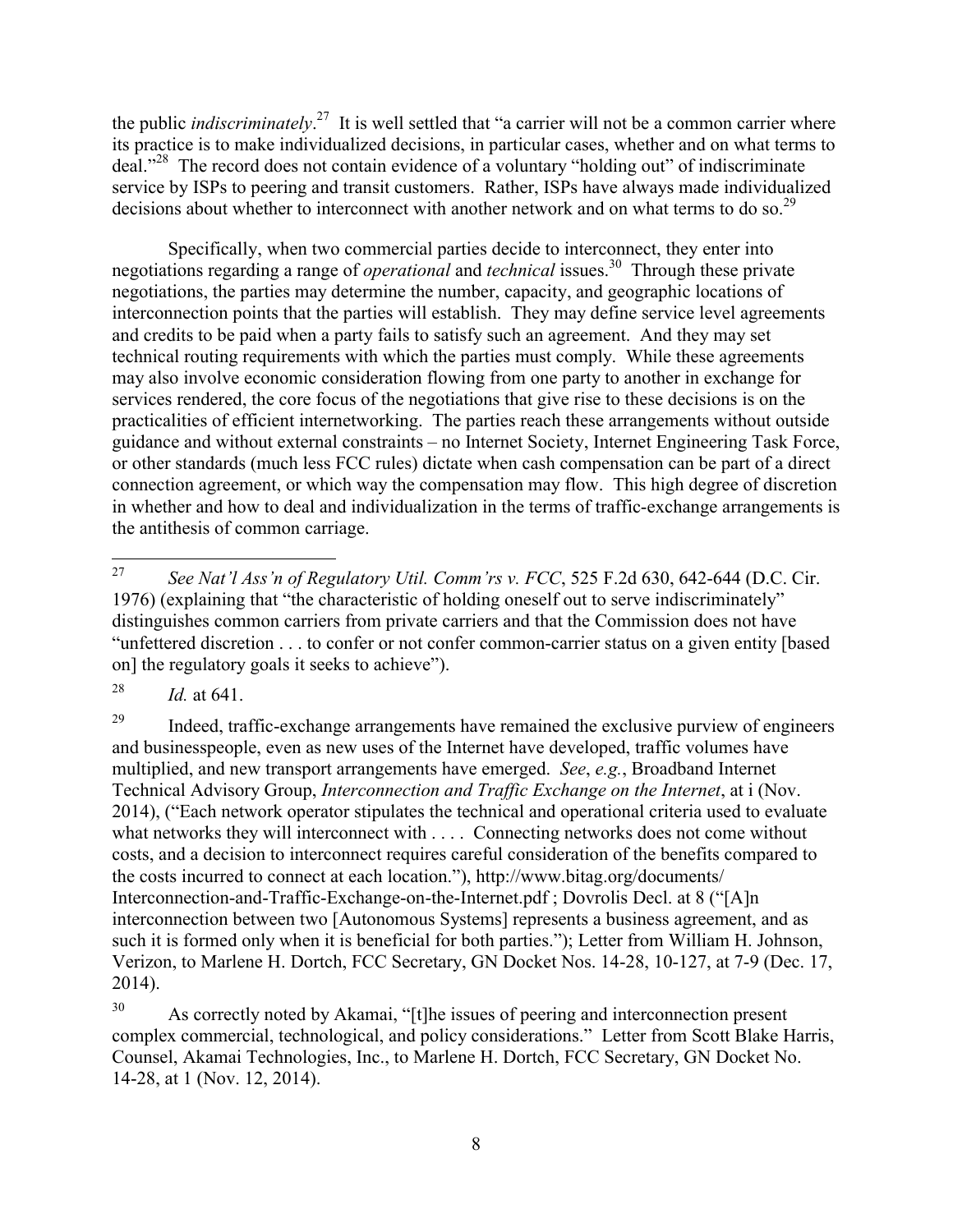There also is no credible argument that the public interest requires that ISPs exchange Internet traffic on a common carrier basis. Even assuming that the Commission arguably possesses some power to conscript telecommunications providers into common carriage,<sup>31</sup> it could at most exercise such power only upon a showing, based on record evidence, that the providers possess market power over the service at issue.<sup>32</sup> But the Commission has deliberately sidestepped any market power analysis in this proceeding, and today's competitive conditions could not possibly justify a finding of market power. Moreover, the extraordinary success of the traffic-exchange marketplace to date forecloses any argument that the public interest requires an abrupt reversal of policy. Indeed, this marketplace has generated enormous benefits for consumers without *any* government intervention, let alone the imposition of heavy-handed common carrier mandates.

#### **III. One-Sided Regulation of Two-Sided Relationships Would Make No Sense and Lead to Inevitable Distortion.**

The Commission cannot properly assert regulatory jurisdiction over the traffic-exchange practices of ISPs without doing the same for other entities with which ISPs exchange Internet traffic. The nature of peering and transit relationships between network operators is to transmit Internet traffic from each network to the other for further transmission either to a customer or to another network, $33$  and therefore necessarily entails the same "telecommunications" functionality on both ends.<sup>34</sup> Thus, any rationale the Commission were to adopt for classifying ISPs that also provide backbone peering and transit services as providers of "telecommunications services" would apply just as forcefully (if not more so) to backbone network providers such as Cogent and Level 3, as well as to any CDNs and edge providers that connect to and exchange Internet traffic with ISPs.<sup>35</sup> As AT&T has explained, "[t]he key legal rationales for any Title II

<sup>32</sup> *See id.* (citing cases).

<sup>31</sup> As Comcast has explained, it is far from clear that the Commission actually has statutory authority to force an entity to offer telecommunications on a common carrier basis. *See* Letter from Kathryn A. Zachem, Comcast Corporation, to Marlene H. Dortch, FCC Secretary, GN Docket Nos. 14-28, 10-127, at 9-10 (Dec. 24, 2014) (explaining that, under the Supreme Court's decision in *Midwest Video II*, any authority to compel cable operators to provide common carriage "must come specifically from Congress," and noting that the Communications Act does not expressly grant such authority) ("Comcast Dec. 24 *Ex Parte*").

<sup>33</sup> *See* Michael Kende, FCC Office of Plans and Policy, *The Digital Handshake: Connecting Internet Backbones*, at 1 (Sept. 2000), http://transition.fcc.gov/Bureaus/OPP/working\_papers/ oppwp32.pdf (explaining that the purpose of peering and transit arrangements is to "exchange traffic destined for each other's end users").

<sup>34</sup> *See* 47 U.S.C. § 153(50) (defining "telecommunications" as "the transmission, between or among points specified by the user, of information of the user's choosing, without change in the form or content of the information as sent and received").

<sup>35</sup> *See*, *e.g.*, Jon Brodkin, *See Which ISPs Google, Microsoft, and Netflix Trade Internet Traffic With*, ARS TECHNICA, May 21, 2014, http://arstechnica.com/informationtechnology/2014/05/see-which-isps-google-microsoft-and-netflix-trade-internet-traffic-with/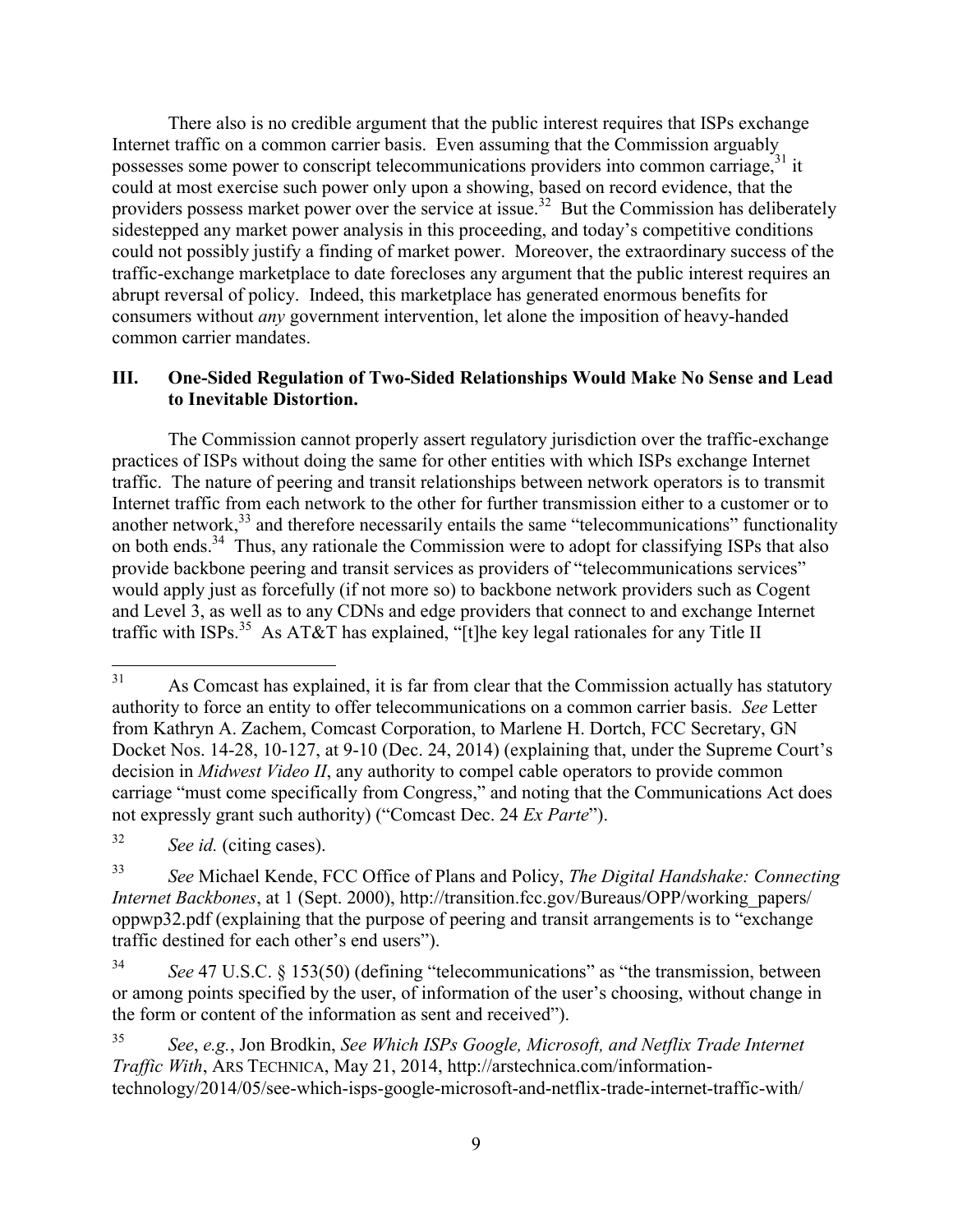reclassification decision would . . . necessarily extend" to any entity "that holds itself out to customers as *arranging* for the transmission of data from one point on the Internet to another, whether or not it *owns* transmission facilities."<sup>36</sup> Accordingly, to the extent the Commission identifies a Title II telecommunications service involving the exchange of Internet traffic, it should be broadly defined to encompass all arrangements (between and among backbone providers, ISPs, CDNs, etc.) regarding the exchange of Internet traffic, including peering and transit and the various hybrids that have developed over the years (on-net transit, off-net transit, paid peering), and the new regulatory classification should apply equally to all providers in the ecosystem, including but not limited to those offering the capability to distribute traffic to retail customers.<sup>37</sup> Indeed, if the FCC concludes that providing the transmission functions involved in exchanging Internet traffic constitutes the provision of a "telecommunications service," all providers of these functions are "telecommunications carriers," and the Commission cannot exempt any particular group from this classification without explaining why such disparate treatment is not entirely arbitrary.

Likewise, if the Commission decides to adopt a case-by-case approach to its review of peering arrangements, it must ensure that such scrutiny also includes an assessment of whether the practices of the edge providers and transit providers involved are just and reasonable. The Commission cannot ignore the fact that a traffic-exchange arrangement establishes a commercial relationship between two sophisticated firms with innumerable options for meeting their transmission needs. Consequently, a host of factors, including the parties' prior dealings, affect the reasonableness of a particular agreement. Indeed, were the Commission to regulate the traffic-exchange practices of ISPs but not their commercial counter-parties, it would be irrationally presupposing that ISPs and ISPs alone possess the power to engage in harmful behaviors. But no such assumptions can properly be made with respect to the Internet backbone, where edge providers and transit providers can shift enormous amounts of traffic instantaneously, and without advance notice, to routes that are insufficient, causing massive and

(listing CDNs and content providers – including Google, Amazon, Akamai, and Limelight – that connect to and exchange traffic directly with various ISPs).

 $\overline{a}$ 

<sup>36</sup> Letter of Robert W. Quinn, AT&T Services, Inc., to Marlene H. Dortch, FCC Secretary, GN Docket No. 14-28, at 7 (May 9, 2014); *see also id.* (explaining that "this category would extend to ISPs such as Earthlink and AOL that do not own last-mile transmission facilities; to [CDNs] such as Akamai that hold themselves out to the commercial public as transporters of data to distant points on the Internet; to providers of e-readers like Amazon.com, which provides Internet access through the Kindle; to companies like Google that provide advertising-supported Internet search services and, on behalf of countless commercial customers, arrange for the transmission of advertising content to end users; and to a variety of other online transport providers ranging from Netflix to Level 3 to Vonage").

<sup>37</sup> For clarity's sake, the focus here is on Internet traffic, and not necessarily on all traffic that uses the Internet Protocol. Unique issues may arise with regard to the exchange of voice traffic, especially for incumbent local exchange carriers, as the public switched telephone network evolves from TDM to IP formats. The Commission already has proceedings underway on those issues, which can and should remain on a separate track.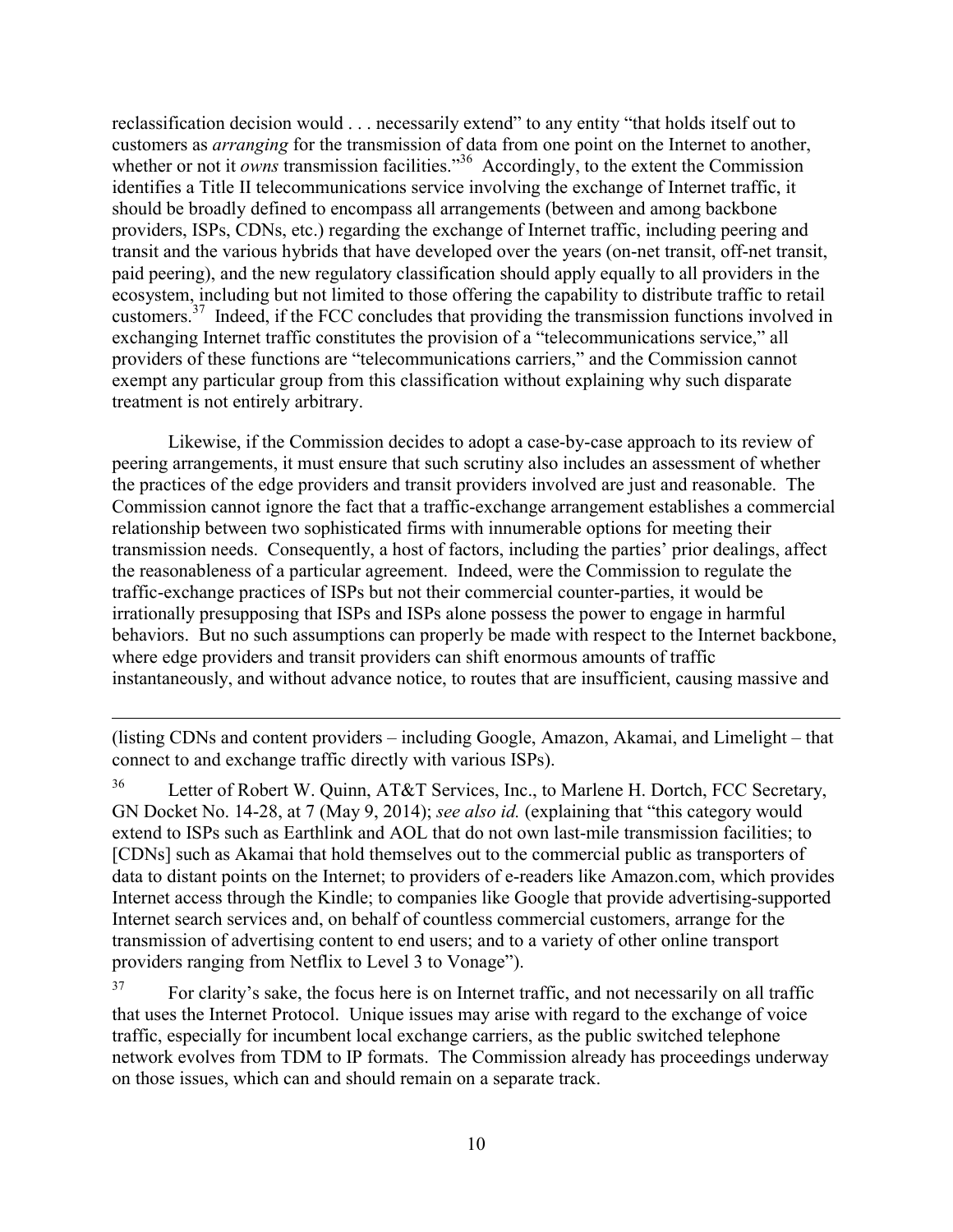harmful congestion. For instance, backbone providers can choose to send traffic to ISPs through their most expensive inbound routes (*i.e.*, routes for which the ISP is *buying* transit*)*, thereby imposing significant costs on the ISP. They can also sell their routes into the ISP to third parties, arbitraging their interconnection arrangement with the ISP. And they can change their traffic flows at whim, deciding on a new route or new point of interconnection, causing stranded facilities for the ISP on the now-abandoned routes. And edge providers often have direct customer relationships with the ISP's end users that they can use to exert pressure on ISPs and to bolster their negotiation leverage (as Netflix did with its "buffering" messages during its disputes with Verizon and AT&T).<sup>38</sup> It would be nonsensical for the Commission to conclude that only one side of a traffic-exchange relationship is capable of engaging in unjust and unreasonable practices. Such a skewed approach would invite the counter-parties of ISPs to engage in any objectionable activities they found beneficial, while at the same time raising the specter of regulatory second-guessing for ISPs that would curtail the flexibility that they have long enjoyed to respond quickly to marketplace changes, protect their consumers, and enter into efficient and practical traffic-exchange relationships.

If the Commission were to enable unregulated network providers to take advantage of and capitalize on obligations applicable *only* to ISPs, such an approach would necessarily encourage arbitrage and regulatory gamesmanship.<sup>39</sup> COMPTEL, for example, recently urged the Commission to require broadband ISPs to "interconnect on a bill-and-keep basis with other network operators and edge providers for the exchange of Internet traffic" between the ISP's customers and those of the network operator or edge provider.<sup>40</sup> This proposed rule is fundamentally and fatally flawed for several reasons. First, as Comcast previously demonstrated, the bill-and-keep model that the Commission adopted for the exchange of voice traffic is utterly unsuitable for the exchange of Internet traffic.<sup>41</sup> Most importantly, the bill-andkeep regime for voice traffic was designed to enable the Commission to eliminate a decades-old system of rate-regulation and implicit subsidies that had been subject to recurrent abuses with a simple, uniform compensation arrangement. In contrast, the exchange of Internet traffic has always been governed by an efficient, competitive marketplace in which unregulated negotiations between private parties have led to a diverse array of successful peering, transit, and CDN alternatives at ever-declining prices. Second, the bill-and-keep regime proved feasible in

<sup>38</sup> <sup>38</sup> *See*, *e.g.*, Ted Johnson, *Verizon Sends Netflix Cease-and-Desist Letter Over On-Screen Warnings*, VARIETY, June 5, 2014, http://variety.com/2014/digital/news/verizon-sends-netflixcease-and-desist-letter-over-on-screen-warnings-1201214317/#.

<sup>&</sup>lt;sup>39</sup> Notably, in other contexts, the Commission has acknowledged the importance of imposing reciprocal obligations on contracting parties to avoid unduly favoring one side over another or encouraging regulatory arbitrage. *See*, *e.g.*, 47 C.F.R. § 20.11 (enabling local exchange carriers to enter into bill-and-keep arrangements with commercial mobile radio service providers and vice versa); *Connect America Fund*, Report and Order and Further Notice of Proposed Rulemaking, 26 FCC Rcd 17663, ¶ 1353 (2011) (explaining that good faith negotiation obligations for IP-to-IP interconnection extend to all IP-based carriers).

<sup>40</sup> COMPTEL Jan. 21 *Ex Parte* at 3.

<sup>41</sup> *See* Comcast Reply Comments at 38-39.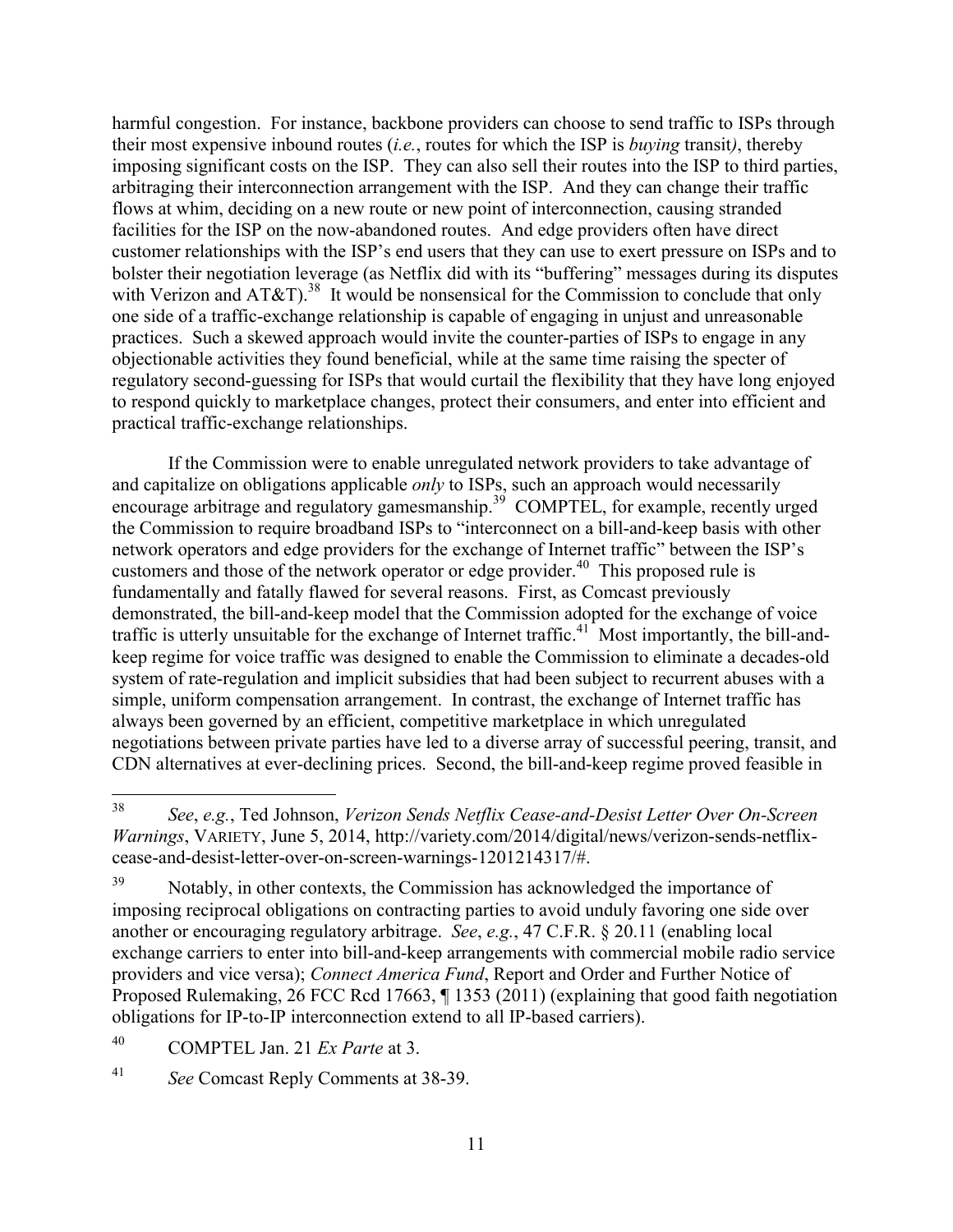the voice realm only because *both* parties to the exchange of voice traffic were subject to regulation.<sup>42</sup> COMPTEL's proposed rule would apply only to broadband ISPs, not to the "transit market, to peering between backbone providers, to backhaul agreements, to the market for [CDN] services, or any other form of Internet traffic exchange services."<sup>43</sup> Third, under COMPTEL's proposal, every sender of traffic on the Internet would be able to insist on a direct connection with any ISP and could terminate unlimited amounts of traffic on the ISP's network without charge. Such a result would abandon the mutual exchange of value that has been the hallmark of traffic-exchange arrangements in the past and eliminate any incentive for edge providers and others to send their traffic efficiently. Finally, and critically, even assuming *arguendo* that the Commission were inclined to consider COMPTEL's proposal, it lacks authority to do so in this proceeding because the NPRM provided no notice that the agency would consider prescribing the terms and conditions of Internet traffic-exchange arrangements at all, much less set a rate of zero to replace all the different contractual relationships governing traffic exchange with broadband ISPs.

The Commission plainly must reject this proposed rule and any other such one-sided proposals that would wreak precisely the type of economic havoc and disruption in the Internet ecosystem that the Commission has carefully and successfully avoided for many years. Such disruption would have far-reaching business, investment, traffic flow, and end-user rate implications that are unforeseeable and could potentially be calamitous.<sup>44</sup>

# **IV. In All Events, Any Imposition of Title II on Wholesale Traffic-Exchange Arrangements Would Have to Be Accompanied by Broad Forbearance.**

Comcast has previously explained that, if the Commission decides to reclassify broadband Internet access as a Title II telecommunications service, it should also forbear from all of the restrictions and obligations of Title II, including those arising from Sections 201 and 202, in order to avoid injecting regulatory doubt and risk into the broadband marketplace.<sup>45</sup> The considerations that warrant this outcome apply equally – and in some cases, to a *greater* extent –

<sup>42</sup> <sup>42</sup> *See*, *e.g.*, 47 C.F.R. 51.713 (defining "bill-and-keep arrangements" as "those in which carriers exchanging telecommunications traffic do not charge *each other* for specific transport and/or termination functions or services") (emphasis added).

<sup>43</sup> COMPTEL Jan. 21 *Ex Parte* at 4.

<sup>44</sup> COMPTEL's flawed proposal unquestionably would lead to serious economic consequences, as "regulation that would limit the ability for private parties to negotiate contracts with flexible payment and service terms for Internet transport . . . is likely to generate substantial inefficiencies . . . , as well as substantial risk of investment-retarding uncertainty or regulatory paralysis" and "imposing restrictions on the ability for private firms freely to enter contracts that involve payment among them risks raising total costs of Internet transport, as well as prices to end consumers." Stanley M. Besen and Mark A. Israel, "The Evolution of Internet Interconnection from Hierarchy to 'Mesh': Implications for Government Regulation," INFORMATION ECONOMICS AND POLICY, 25: 235-245, at 240 (2013).

<sup>45</sup> Comcast Dec. 24 *Ex Parte*.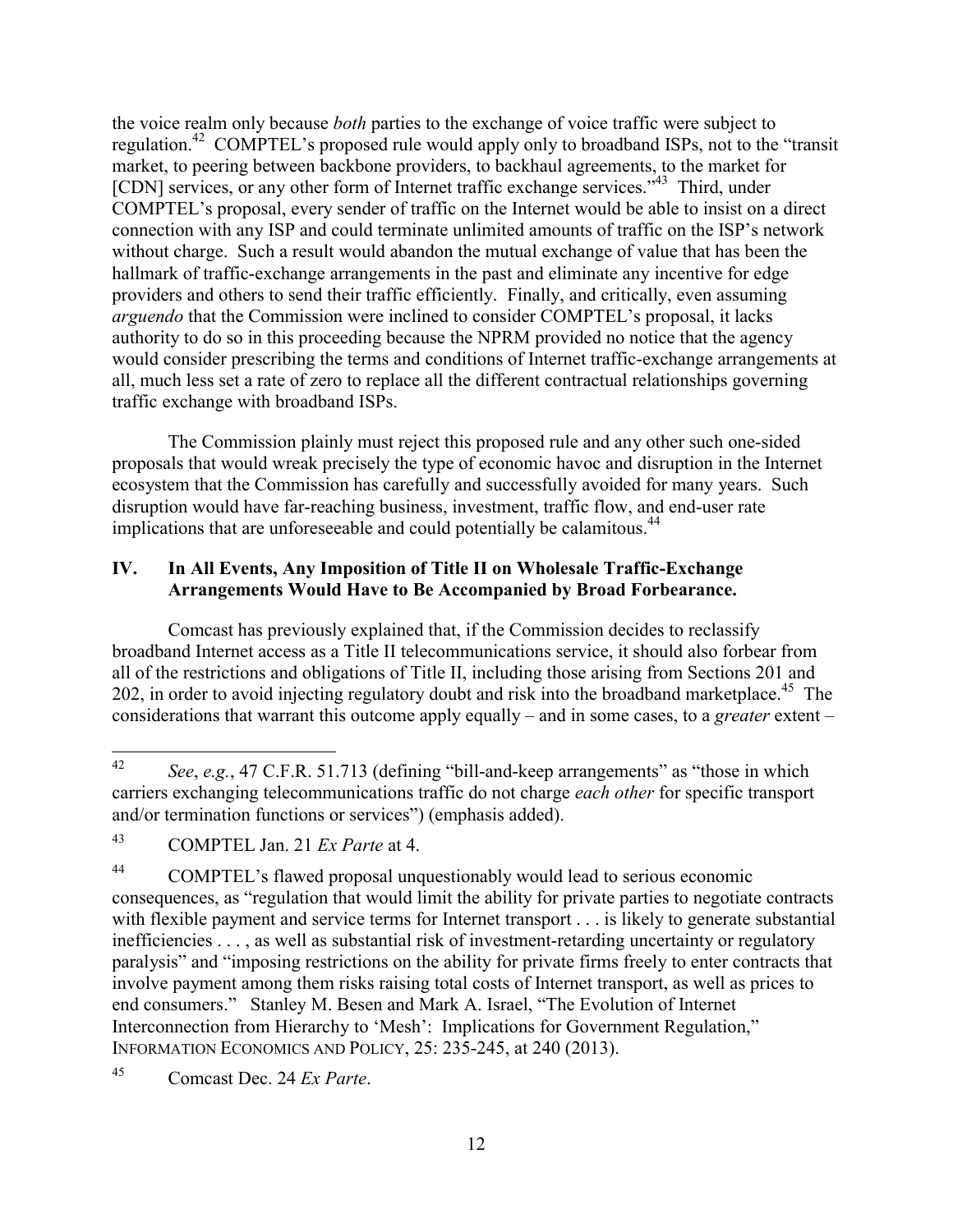to Internet traffic exchange. Thus, any reclassification of a *separate* wholesale/interconnection service as a Title II telecommunications service should be accompanied by such forbearance as well.

The wholesale marketplace for Internet traffic exchange has never been subject to *any*  regulation – let alone burdensome common-carrier restrictions and obligations – and has functioned extremely well in the absence of such regulation. Even more than with retail broadband service, this "deregulatory status quo," coupled with the industry's reliance on this deregulatory approach in investing in new networks, militates in favor of a streamlined forbearance analysis.<sup>46</sup>

The Commission need not analyze the traffic-exchange marketplace on a granular, geographic-area-by-geographic-area basis in order to determine that the standard for forbearance from the restrictions and obligations of Title II is easily satisfied nationwide. Given the success of this marketplace to date, there is simply no sound argument that Title II regulation is necessary to ensure just and reasonable rates or to protect consumers and the public interest.<sup>47</sup> This marketplace is robustly competitive, $48$  as the FCC has found on multiple occasions cited above, and the fact that traffic-exchange negotiations occur between sophisticated commercial parties further reduces the need for heavy-handed Title II obligations.<sup>49</sup>

Finally, as in the retail context, Section  $706^{50}$  serves as a backstop that provides the Commission with authority to address any concerns that may arise in the future. The Commission will be fully able to establish rules governing Internet traffic exchange should they become necessary *without* relying on the provisions of Title II. The availability of this authority bolsters the case for forbearance.

\* \* \* \* \*

<sup>47</sup> *See* 47 U.S.C. § 160(a).

<sup>48</sup> *See id.* § 160(b).

<sup>49</sup> Indeed, as the FCC acknowledged when carving "enterprise service offerings" out of the rules it adopted in 2010, enterprise customers "tend to be sophisticated and knowledgeable" and thus typically do not require special regulatory protections. *2010 Open Internet Order* ¶ 45 & n.147.

<sup>50</sup> 47 U.S.C. § 1302.

<sup>46</sup> <sup>46</sup> *See Framework for Broadband Internet Service*, Notice of Inquiry, 25 FCC Rcd 7866, ¶ 73 (2010).